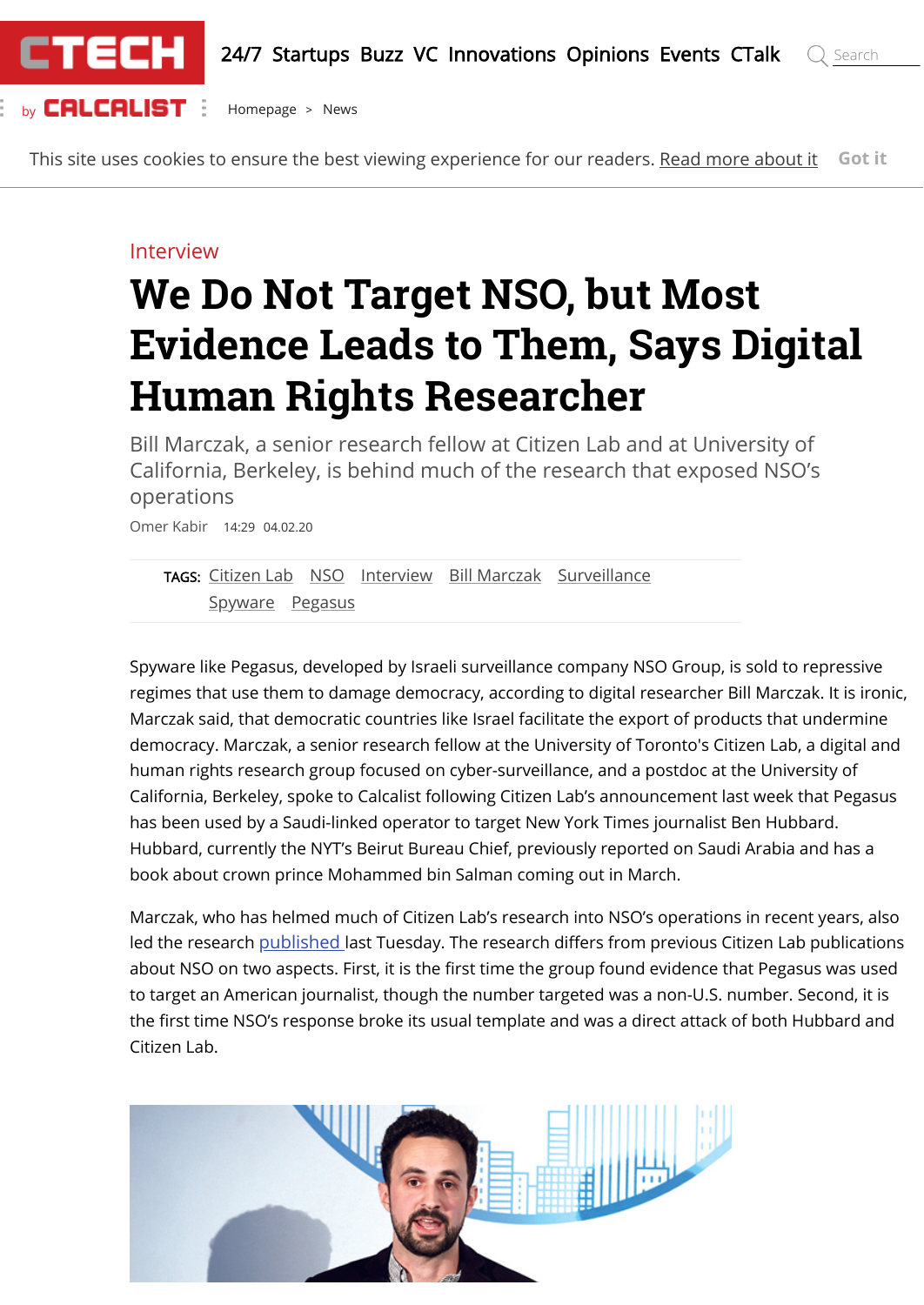

Digital researcher Bill Marczak. Photo: Orel Cohen

According to Citizen Lab and the [New York Times](https://www.nytimes.com/2020/01/28/reader-center/phone-hacking-saudi-arabia.html), on June 21, 2018, Hubbard received an SMS in Arabic with the message "Ben Hubbard and the story of the Saudi Royal Family" and a link to a website with the URL arabnews365.com. He passed it on to Citizen Lab, which concluded that the journalist was being targeted, and that had he clicked the link his attackers would have received almost unlimited access to his smartphone's data, as well as the ability to control it remotely.

NSO has firmly denied the accusation. Not every unanswered call, SMS, or video call is Pegasus, a spokesperson told Calclist. "It seems Ben Hubbard forgot or deliberately concealed the fact that last year we worked directly with him, analyzed his claims, and shared our expansive and clear-cut conclusions with him," the spokesperson said. "The timing of the publication, just now, is very interesting. Now that Hubbard has a book to sell, he and Citizen Lab are raising these unsubstantiated claims again."

NSO's spokesperson said that both Hubbard and Citizen Lab are aware of the facts but chose to ignore them. "These hypocritical attacks by Citizen Lab and its camp followers indicate that Citizen Lab, Hubbard, and others are uninterested in the truth, and their commercial ambitions are clearly visible to everyone. It is undoubtedly a trick to increase the book's sales and profit."

Marczak rejects NSO's claims. It is true that not every suspicious message or link is Pegasus, he told Calcalist, but the link included in Hubbard's weird SMS led to a website Citizen Lab previously identified as Pegasus operators. In 2016, Marczak explained, the group received a Pegasus-infected device that contained part of the spyware's source code, which included a list of command and control (C&C) servers used for the spyware's distribution. Marczak developed a fingerprint of sorts based on the way these servers behaved and used it to compile a list of 250 servers that exhibited the same fingerprint.

After Citizen Lab published the information in a 2016 report, all cited servers were removed, Marczak said, but he kept monitoring them, and after a few weeks some servers came back online. They behaved differently now, though, so he developed a new fingerprint and used it to identify a new list of 1,000 Pegasus-linked servers, including the one Hubbard's SMS linked to, he said. "This server is also linked to 20 other servers managed by the same operator, who in the past attacked or tried to attack activists and journalists who criticized Saudi Arabia." Among them, for example, a close friend of murdered Washington Post columnist Jamal Khashoggi.

After NSO responded last week to Citizen Lab's and Ben Hubbard's reports with a comment similar to the one above, the NYT released a comment of its own. Previously, the NYT said, NSO insisted all interactions with Hubbard be off the record, but now that agreement has been broken by the company. The NYT went on to say that NSO did not inspect Hubbard's phone but rather was provided with a screenshot, and told Hubbard the software was not used to target him. Though it had many opportunities to do so, NSO did not explain how it came to this conclusion or agree to say it on record, the NYT said.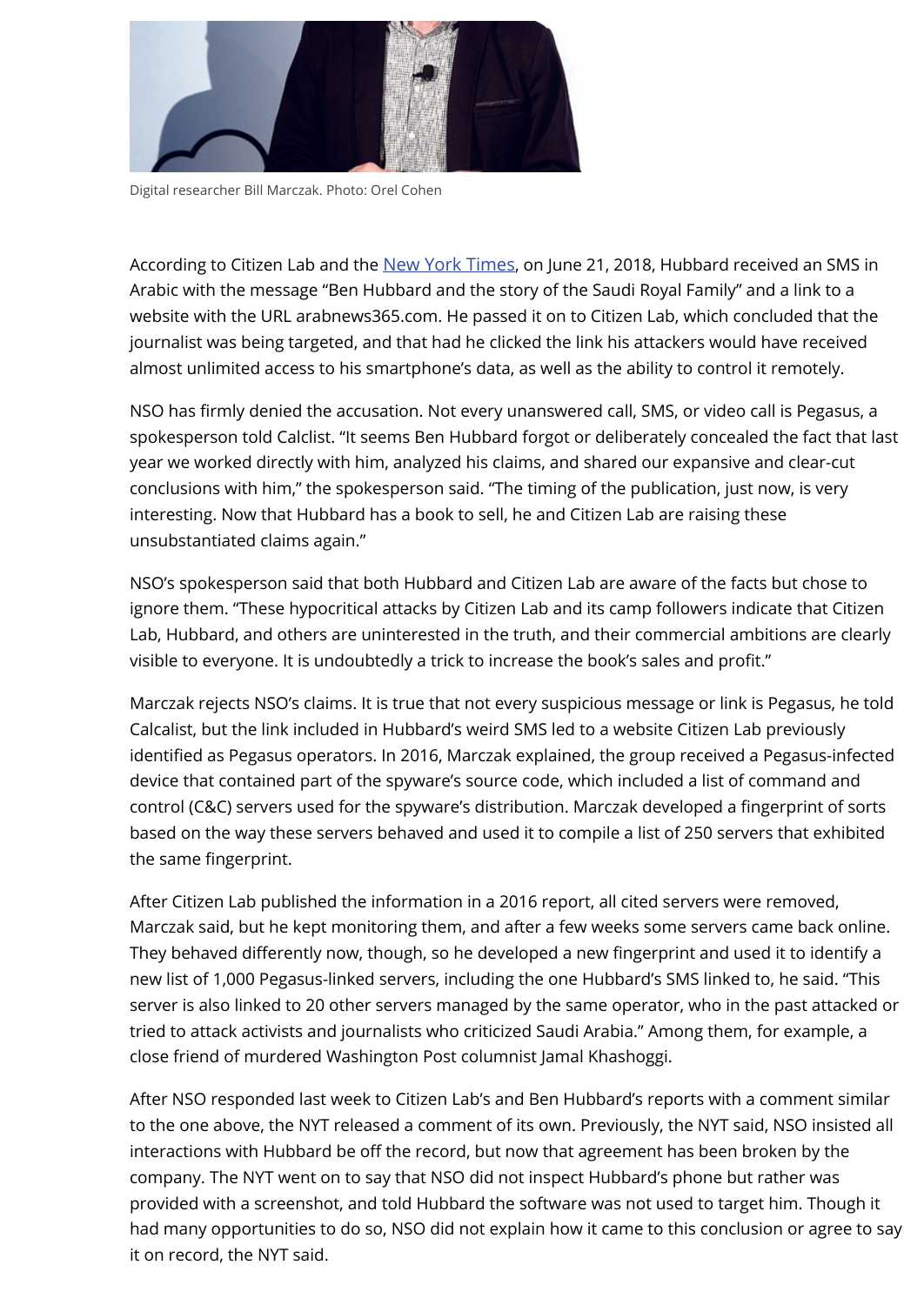The Times has responded to NSO's statement about [@NYTBen](https://twitter.com/NYTBen?ref_src=twsrc%5Etfw) speaking with NSO previously, says it had been an off-the-record conversation it's now released from because NSO broke it. [pic.twitter.com/081B0RWlfW](https://t.co/081B0RWlfW) — Kevin Collier (@kevincollier) [January 28, 2020](https://twitter.com/kevincollier/status/1222271138434252802?ref_src=twsrc%5Etfw)

NSO's off-record response was interesting, Marczak said, because they did not explain why they thought Citizen Lab's research or findings were wrong. Their response was an attack, but they did not actually criticize major parts of the research, he added. Marczak also rejects the statement that Citizen Lab is biased against NSO, proffering as evidence Citizen Lab's response to claims that Saudi Arabia's crown prince was behind the hacking of Jeff Bezos' phone and that Pegasus was used to do it.

To see if someone is biased or not, one needs to see if they promote shady reports of Bezos' socalled hack or whether they are on the side of the facts, Marczak said. "We are interested in getting to the truth," he said. Citizen Lab did not jump on these reports like other outlets but rather tried to understand the facts and look at them in a critical way, he added.

Regarding the Bezos hack, Marczak is somewhat skeptical. The company that examined his device released its report to the public, and one of the things Citizen Lab's noticed was that it seemed the examination was not complete, he said. "Bezos received a video, but they found nothing malicious. There was another encrypted version of the video they did not manage to crack, and that is what their claims were based on. The findings are not based on evidence." Citizen Lab's research, however, is always peer-reviewed, he said.

#### Related stories:

- [Israeli Court Agrees to Keep NSO Legal Proceedings in Chambers](https://www.calcalistech.com/ctech/articles/0,7340,L-3777903,00.html)
- [Israel Wants NSO Proceedings to Remain Secret](https://www.calcalistech.com/ctech/articles/0,7340,L-3777743,00.html)
- Israel's Military Censor Asks for Early Release From Service Following NSO Job Offer

Another claim is that NSO is receiving an unfair share of the criticism, though many companies offer similar technologies and services. Citizen Lab receives suspicious material—messages, links, and files—from outsiders, and tries to connect them to companies, governments, and other powerful players, Marczak explained. "If we succeed, we will write a report. It is true that a lot of our research has to do with NSO, but that is what people receive, provide to us, and we manage to make the connection," he said. "The reason people notice messages connected to NSO is that there was a lot of material published on the subject and because NSO is the biggest player in the sector they also receive more attention than other companies. We are always looking for examples of activity by other companies."

Marczak thinks governments should better regulate technologies like Pegasus. NSO says its technology is used to fight terrorism and crime, and that is true, and governments need access to such abilities—under proper legal supervision, Marczak said. But the problem is that NSO and its competitors also sell to governments with a bad track record regarding human rights, and to repressive regimes like Saudi Arabia, he said. "They may use the software to investigate crime and terrorism, but these products are also used against journalists or activists that criticize the government, to help them evade criticism."